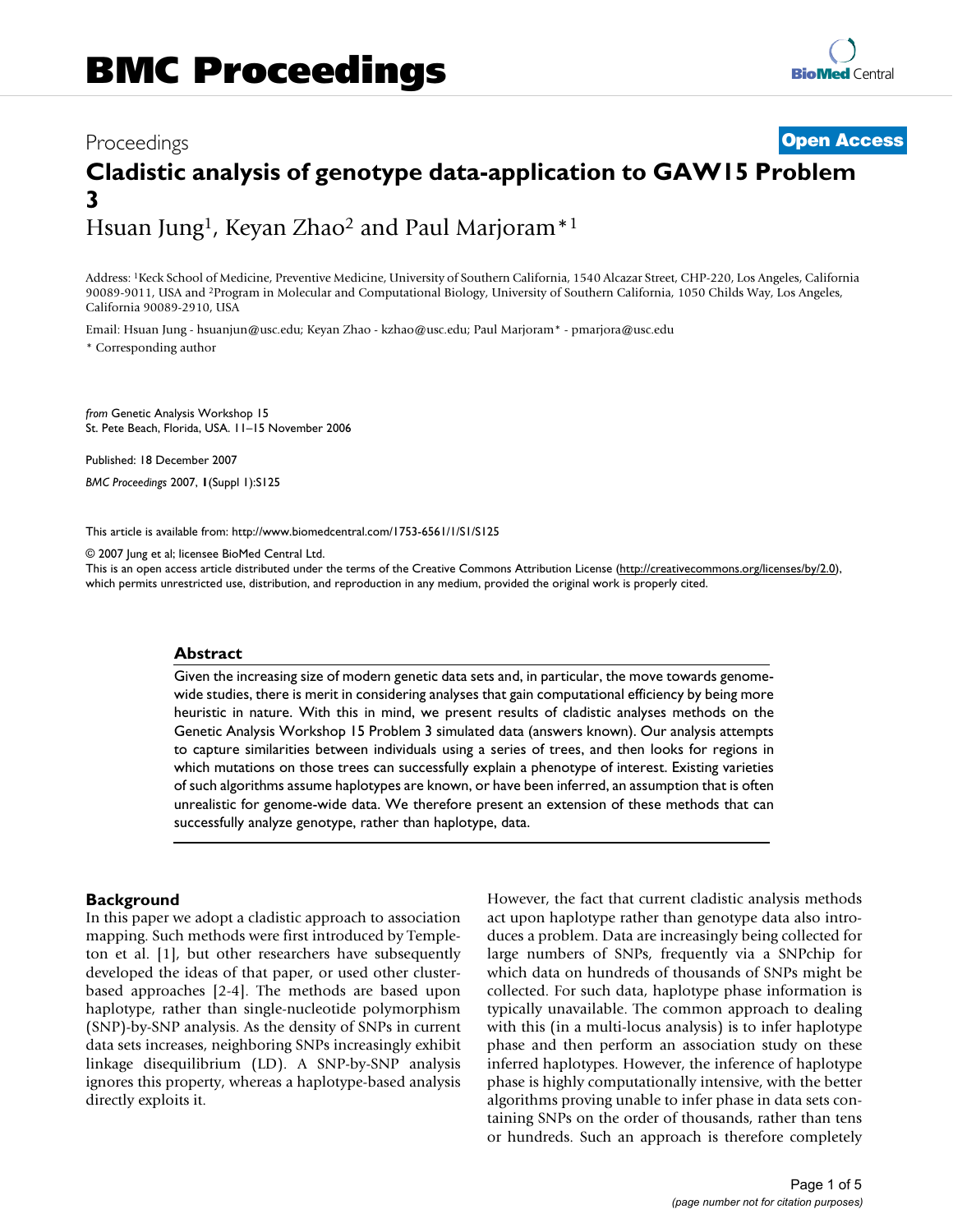impractical in large data sets (although we note, with interest, the recent development of fastPHASE [5]).

To circumvent this issue we propose a *greedy* approach in which, whenever pairs of genotypes are compared, the haplotypes of those individuals are assigned in a deterministic way so as to maximize the measure of haplotype similarity between those individuals. We then follow this with a cladistic analysis based upon CLASS, a cladistic association method used in, for example, Zhao et al. [6]. Our greedy assignment of haplotype phase has the merit of being computationally very simple. Thus, it allows the use of cladistic methods such as those above on genotype data without introducing an extreme computational burden. On the flip side, the method is heuristic, and therefore very unlikely to recover the true phase information, which may cause loss of power. Given the difficulty of using other haplotype estimation approaches, it is interesting to explore whether a computationally efficient, but naïve approach allows progress to be made. We do this via an analysis of the simulated (Problem 3) GAW 15 data. We show that a cladistic approach based upon greedy haplotype phase information performs quite well.

#### **Methods**

Suppose we have data for *N* SNPs on *M* individuals. Let *L*(*i*) denote the location (in kb) of SNP *i*. Let  $g_{k,i}$  denote the genotype data for individual  $k$  at SNP  $i$ , where  $g_{ki}$  is defined as the number of copies of the minor allele at this locus. (Our methods also generalize naturally to microsatellite data.) We proceed from left to right along each chromosome, assessing similarity between pairs of genotypes around each SNP. Suppose we are considering a pair of individuals  $j_1$ ,  $j_2$  in a region centered around SNP *I*, on chromosome *C*. Intuitively speaking, at each location *I*, our algorithm calculates a similarity measure equal to the maximum possible haplotype shared length around *I*. More formally, we define a function  $f_i(j_1, j_2)$  as: 2 if  $g_{j1, i}$  =  $g_{j2, i}$ ; 1 if  $|g_{j1, i}g_{j2, i}| = 1$ ; and 0 if  $|g_{j1, i}g_{j2, i}| = 2. f_i(j_1, j_2)$  simply counts whether both, one, or neither of the pairs of haplotypes for  $j_1$ , and  $j_2$  can match at SNP *i*. We wish to stop recording shared lengths on a given haplotype as soon as a mismatch is found, so we further define *Fi* (*j*1, *j*2) as

$$
F_i(j_1, j_2) = \begin{cases} min\{f_i(j_1, j_2), F_{i-1}(j_1, j_2)\} & \text{if } i > I, \\ f_i(j_1, j_2) & \text{if } i = I, \\ min\{f_i(j_1, j_2), F_{i+1}(j_1, j_2)\} & \text{if } i < I. \end{cases}
$$

For each pair of individuals  $j_1$ ,  $j_2$  we define the similarity around *I* as  $S_I(j_1, j_2)$ , where

$$
S_I(j_1, j_2) = \sum_{i=I+1}^{C(R)} F_i(j_1, j_2) (L(i) - L(i-1))
$$
  
+ 
$$
\sum_{i=C(L)+1}^{I} F_{i-1}(j_1, j_2) (L(i) - L(i-1)).
$$

*C*(*L*) [*C*(*R*)] denotes the left- [right-]most SNP on chromosome *C*. We explored a range of other haplotype similarity measures, with similar results (not shown).

We make several observations about this procedure. First, it is very quick to compute. Second, at each location, it calculates a similarity  $S_l(\cdot,\cdot)$  based upon phasing each pair of genotypes such that the possible haplotype sharing between those two genotypes is maximized, and this is performed independently across all pairs of individuals. This is an approximation, in that our measure of identicalby-state shared length must be greater than or equal to that which is the case for the (unobserved) true haplotypes. In principle, we might calculate the assignment of phase that maximizes the total similarity score across all pairs of individuals, but this would be highly computational intensive, and completely intractable for data sets of the dimensions that are now becoming typical in genome-wide studies. Third, we are appealing to the intuition that failure to explicitly allow for dependencies across individuals when assigning haplotype phase will not introduce too much noise into the analysis, but will allow us to efficiently exploit cladistic analysis techniques that are known to perform well in haplotype-based contexts. We now give further details of our analysis.

At each SNP *I*, we form an *M* × *M* distance matrix using the reciprocals of the similarity measures  $S_I(\cdot, \cdot)$ . We then apply a hierarchical agglomerative clustering algorithm to construct a tree relating all individuals in the sample. Next, we use an iterative scheme to break this tree into a number of clusters (clades). Suppose that the current iteration has the tree broken into *c* clusters. At each step we explore all possible points at which the tree can be further broken. A *p*-value for each potential breakpoint is calculated by considering the clusters that exist after breaking the tree at this point. We define a factor variable, *W*, that takes a single value for all individuals within each cluster, but whose value differs across clusters. We then apply a Kruskal-Wallis non-parametric analysis of variance to both the new topology, with  $c + 1$  clusters, and the old topology, with *c* clusters, to see whether *W* better explains the phenotype of interest. Assuming at least one potential breakpoint results in a *p*-value that is smaller than that which was obtained from the representation with *c* clusters, we accept the breakpoint with the smallest such *p*value. We iterate this process until no decrease in *p*-value is obtained. We then record the *p*-value obtained at this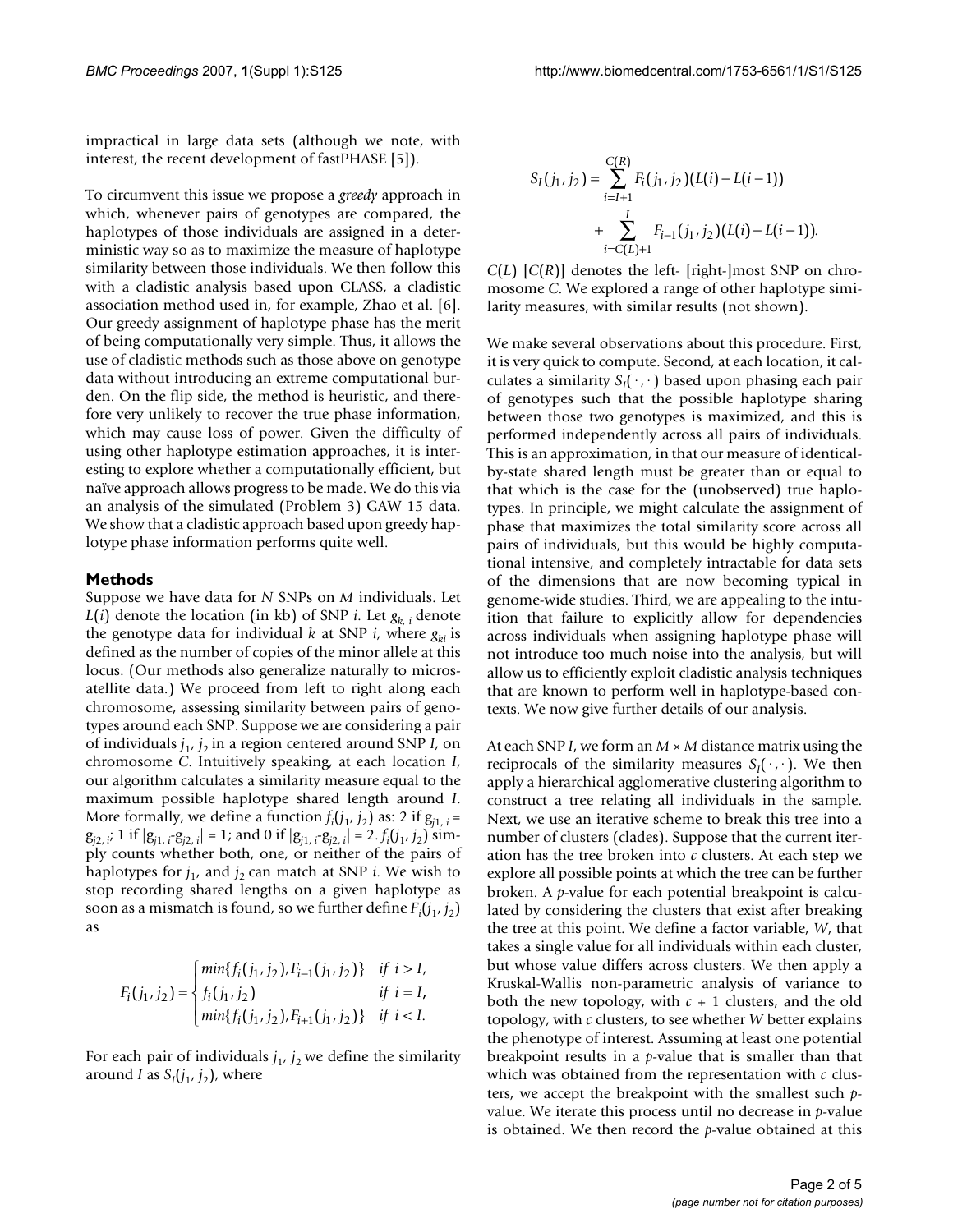locus and repeat the scheme at every other locus. The intuition here is that if we are at a location near a mutation that influences the phenotype, it is likely that we will be able to break the tree into a number of pieces that explain the phenotype (with each cluster corresponding, perhaps, to a unique occurrence of that mutation).

This procedure results in a *p*-value for each SNP. It remains to assess the significance of the results. We expect markers near a trait locus will have small *p*-values. A traditional way to determine a significance cut-off for these *p*values is to use a permutation scheme. For example, for a data set of interest, we create 100 new data sets in which we maintain the genotype data but permute phenotypes across individuals. We then analyze these data sets using our method and record the value of the lowest *p*-value observed in each case. A variety of other permutation tests are possible, depending on the hypothesis one wishes to test. It is common practice to follow a procedure such as the one we use here in order to attest the significance of the smallest *p*-value observed in the region under consideration (in our case, a chromosome, although one could perform a genome-wide permutation test if desired). We use the set of lowest observed *p*-values to define a significance cut-off for the original, observed data. Such a scheme is a computationally intensive method to employ. While the permutation test for a single replicate can be completed in about 12 hours, and is this highly tractable for real applications, use of the permutation test across all 100 replicates takes around 50 days per chromosome. Thus, we present permutation results only for chromosome 18 (the case in which significance of results is most in doubt – see below) [7]. For other analyses, we focus solely on a presentation of results showing the mean distance between the trait locus and the SNP with the smallest *p*-value (see Results and Discussion).

A further complication is that of computational efficiency. While our method, which is implemented in C code, is able to analyze samples of a few hundred individuals in around 10 minutes, it would prove impossible to analyze the full set of cases and controls, across all 100 replicates in the time available. Instead, we chose to implement the following scheme. For each analysis of a given chromosome, for a particular phenotype of interest, we construct 10 data sets consisting of 100 'cases' and 100 'controls' (sampling without replacement). The definition of 'case' and 'control' depends on the phenotype of interest, and is given in the Results. We analyze each of these 10 data sets, record the *p*-value for each locus in each analysis, and report the average *p*-value across the 10 analyses as the final 'score' for that locus.

Due to space requirements, the issue of missing values is not directly examined in this paper. However, it would be relatively straightforward to extend our methods using schemes that impute missing values. Alternatively, we could adjust the haplotype similarity measure  $f_i(j_1, j_2)$  so that it includes a score, perhaps based upon allele frequencies at the locus, for genotypes with missing values at a given locus.

# **Results and Discussion**

Given the limitations of space, we have focused on a number of regions, and phenotypes, motivated by the knowledge of the answers. Specifically, we look at chromosomes 6, 11, 18, on which we expect to find signals (we performed analyses with the answers known to us), and chromosome 3, on which there should be no signal. We give details of each analysis, and present output for Replicate 1 of the GAW15 data to illustrate the behavior of our method. Then, in order to get an indication of power of the method, we look at behavior across all 100 replicates for each of these cases. In all cases we have used genotypes formed from the standard SNP data, (STR, and the dense SNP map on chromosome 6, have been excluded from the analysis). While we do not present more detailed results of other analyses tried upon Replicate 1, our analysis found no other strong signals. We believe this is largely because the other simulated traits largely involve effects due to interactions.

# *Chromosome 6*

We use the full set of the cases as well as the panel of 2000 control samples. Parents of cases were excluded. We use rheumatoid arthritis (RA) affection status as the binary phenotype of interest.

#### *Chromosome 11*

The full population of cases (only) were used. IgM level was used as the phenotype. As described above, ten sets of sub-samples were analyzed, with results being averaged across sub-samples. Note that here the phenotype is continuous. Cases correspond to high values, while controls are low valued. (Our method is applicable to either discrete or continuous phenotypes.)

#### *Chromosome 18*

Here we analyzed just the case individuals. Anti-cyclic citrullinated protein (CCP) level was used as the phenotype. Cases were ranked according to anti-CCP level. Ten subsamples of size 200 were then formed by sampling 100 'high' individuals with anti-CCP level = 210, and 100 'low' individuals with (anti-CCP level  $\leq$  20). No signal was seen (results not shown). However, when we restricted the analysis only to cases with a DR status of '3' we uncovered a signal, shown in Figure 1 and Table 1.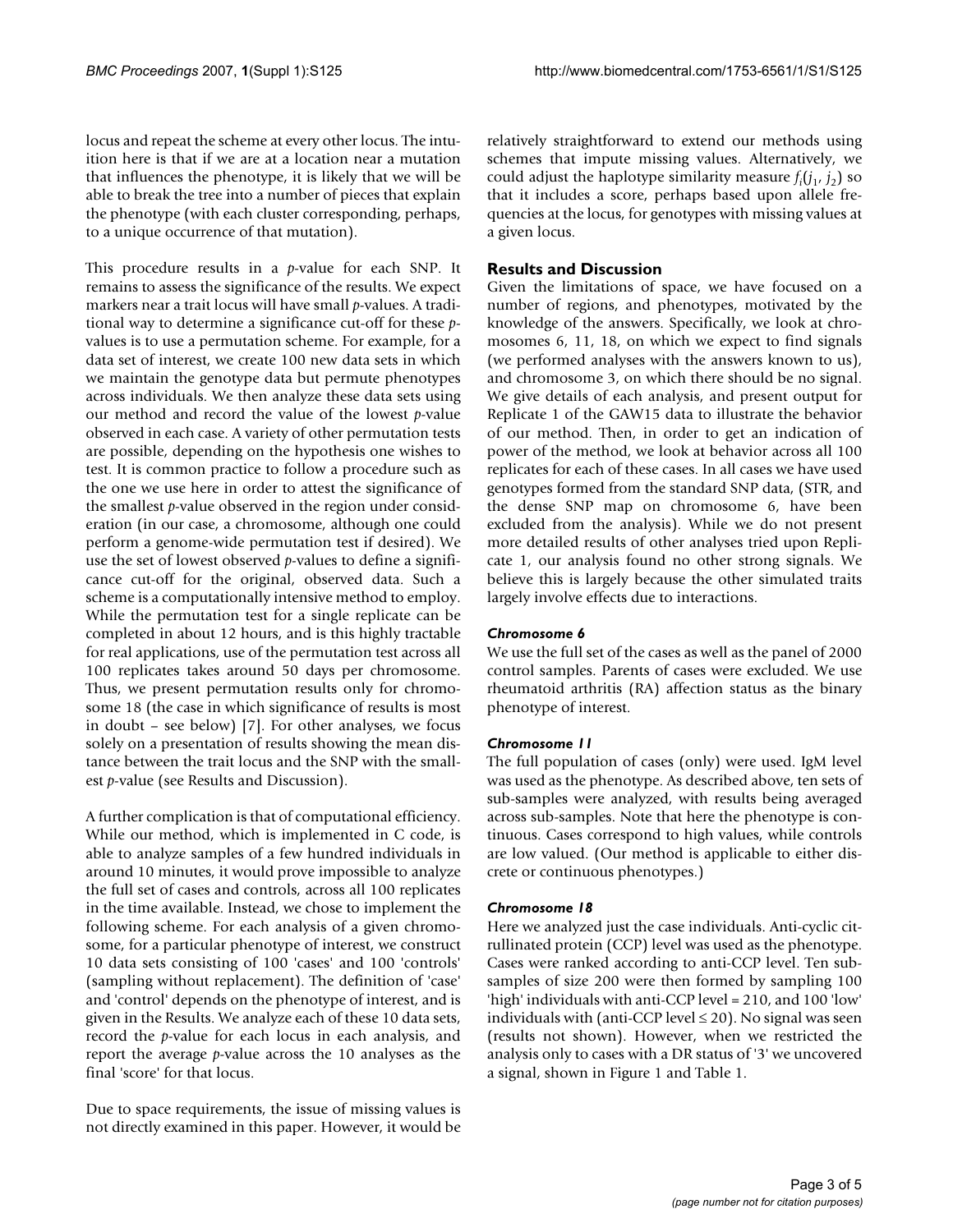

Results of analysis of chromosome **Figure 1** s 6, 11, 18, and 3 (left to right)

**Results of analysis of chromosomes 6, 11, 18, and 3 (left to right)**. The x-axis represents position along the chromosome (for convenience, markers are plotted as if equally spaced). The y-axis gives the -log *p*-value for association at each locus on that chromosome. The trait locus position marked with red line.

# *Chromosome 3*

We also wished to analyze a region in which we did not expect to find a signal. Thus, we performed an analysis of chromosome 3 in which all details are the same as those given for chromosome 6 above.

In Figure 1 we show illustrative results, for chromosomes 6, 11, 18, and 3 (left to right in the figure), in this case for Replicate 1. SNPs are indexed on the x-axis, with the associated (-log) *p*-value plotted on the y-axis. We see clear signals (i.e., peaks) at the correct locations in chromosomes 6 and 11 (although only one signal is detected on chromosome 6). On chromosome 18 the signal is much less clear (being qualitatively similar to that seen for chromosome 3), but we note that the smallest *p*-value (i.e., highest -log *p*-value) is obtained very close to the correct location.

In order to assess power we present results across all 100 replicates in Table 1. We report the range of values observed over the 100 replicates for the smallest log *p*value associated with any SNP, as well as the distance between the SNP with the smallest *p*-value and the trait locus. The former is an indication of significance of results; the latter is an indication of accuracy. We see that for chromosomes 6 and 11, *p*-values are very small, and the SNP with the smallest *p*-value is very close to the functional locus. Presumably, a permutation test would reveal them to be significant in each replicate (cf. permutation test results for chromosome 18; we have also checked that this is true for a permutation of data for these chromosomes on Replicate 1). The results for chromosome 18 are less clear. *p*-Values are not particularly small, and if we assume that each replicate leads to significant results we obtain a large average distance between the SNP with the smallest *p*-value and the trait locus. With this in mind, we conducted a comprehensive permutation test on chromosome 18. For each replicate we create 100 data sets in which we permute the phenotype (anti-CCP level) of all individuals within the sampled population, and then perform an identical analysis to that described for chromosome 18. If we then look only at replicates in which the lowest *p*-value for the unpermuted data was lower than the lowest *p*-value for all 100 permuted data sets, corresponding to an estimated *p*-value less than 0.01 before correction for multiple comparisons across chromosomes, we find that we locate the correct marker on 44 out of 65 such replicates. However, the average distance between the SNP with the smallest *p*-value and the trait locus across all 65 such replicates is still high (at 2860 kb), so our method is clearly not performing that well in this case (where the signal is substantially weaker than on chromosomes 6 and 11). Insistence upon a smaller estimated *p*-value (which would require a larger permutation test) may improve performance, but was prohibited by time constraints.

#### **Table 1: Summary results across all 100 replicates for four chromosomes**

| Analysis      | Range of $log(p$ -values) | Mean distance from true locus (kb) <sup>a</sup> |
|---------------|---------------------------|-------------------------------------------------|
| Chromosome 6  | $[-34.8, -15.3]$          | 19                                              |
| Chromosome II | [-17.81, -9.75]           | 31                                              |
| Chromosome 18 | $[-5.69, -3.47]$          | 5550                                            |
| Chromosome 3  | $[-3.97, -3.34]$          | <b>NA</b>                                       |

aDistance between the functional locus and the locus corresponding to the smallest *p*-value.